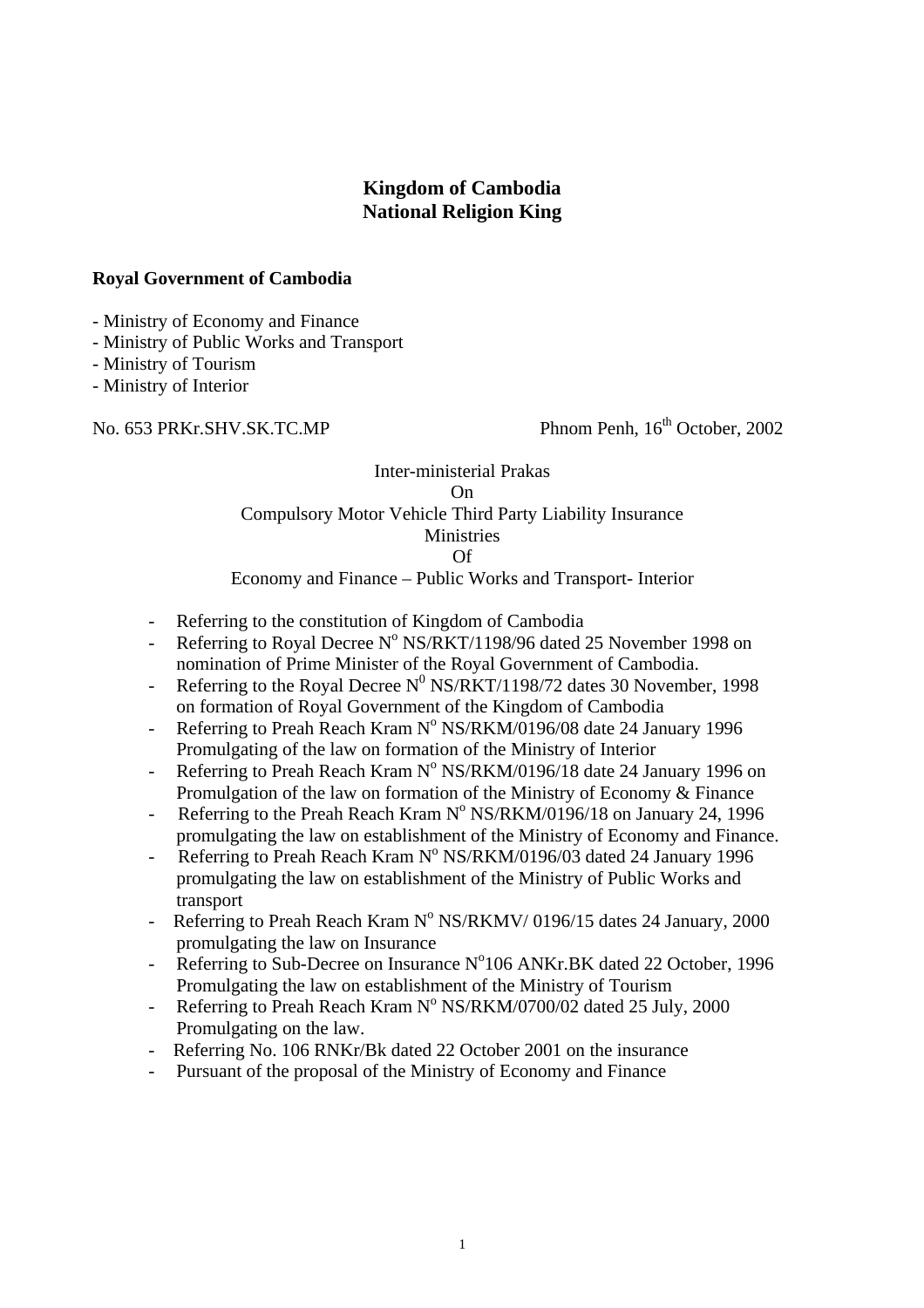# **Item 1**

An insurance company that writes compulsory motor vehicle third party liability insurance shall be liable to settle insured claim arising from traffic accidents caused by the insured vehicle.

## **Item 2**

The following types of land vehicles must be covered by compulsory third party liability insurance:

- All types of commercial motor vehicles carrying goods and passengers in the Kingdom of Cambodia.
- All type of motor vehicles owned by a company, enterprise, or factory.
- Motor vehicles of Non-Government Organizations, International organizations and association.
- Motor propelled or towed cement mixers.
- Motor tricycles used for the transport of goods or passengers.

# **Item 3**

Maximum compensation for Third Party Liability set as follows:

A/ For the vehicle with four wheels or more

- US dollars 5000.00 is minimum compulsory compensation for bodily injury or death of third party per person
- US dollars 25, 000.00 is minimum compulsory compensation for bodily injury or death of third party per accident
- US dollars 10, 000.00 is minimum compulsory compensation for damage of third party's property
- B/ For the vehicle with less than four wheels
- US dollars 5000.00 is minimum compulsory compensation for bodily injury or death of third party per person
- US dollars 12, 500.00 is minimum compulsory compensation for bodily injury or death of third party per accident
- US dollars 5, 000.00 is minimum compulsory compensation for damage of third party's property

## **Section: 4**

Vehicles owners who purchased compulsory motor vehicle third party liability insurance must pay the insurance premium accordingly to the terms agreed to with the insurance company. Insurance premium payment can be made in cash, check or account transfer. Once an accident occurs, the vehicle owner or operator must immediately notify the insurance company. With the period of 5 days at the latest from the date of the accident, the vehicle owner or operator must provide written claim notice to the insurance company.

The insurance company shall, on behalf of vehicle owner or operator, indemnify accident victims up to level of compensation agreeable to both parties and within the limit of the insurance policy or cover note.

# **Section: 5**

Under the compulsory motor vehicle third party liability insurance the insurance company shall not be liable provided that:

- The driver doest not have a valid license for the type of vehicle being operated.
- The driver is actually drunk and found to have 80 grams or more of alcohol from 1 litter of blood or is under drug intoxication based on and expert medical or hospital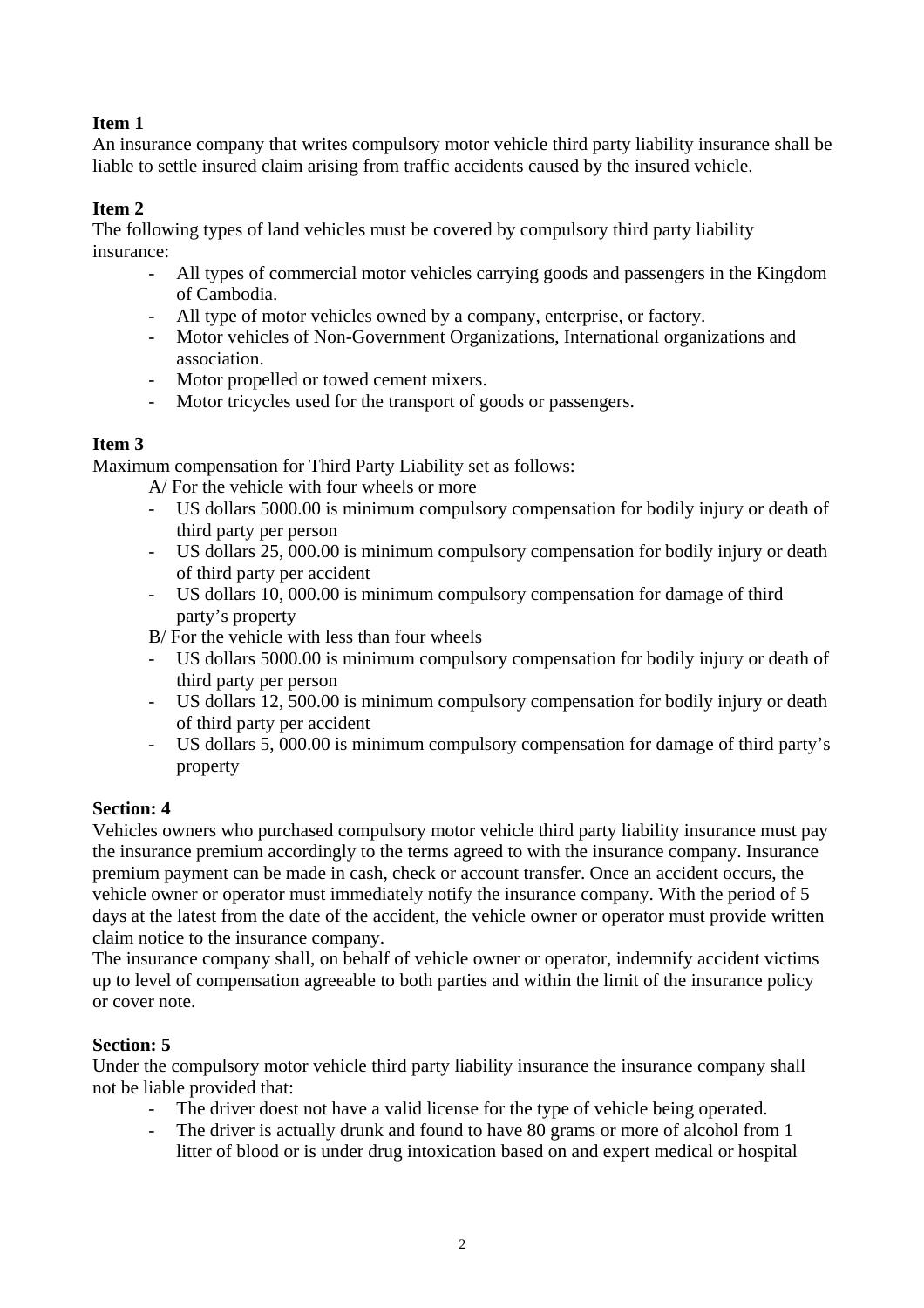report attached with the insurance company's claim report or a provincial, municipal land traffic police report.

- The loss concerns passenger and the owner or operator failed to have the required compulsory passenger liability coverage.
- The Department of Financial Industry of the Ministry of Economy and Finance certified the insurance policy is illegal

#### **Section: 6**

All insured vehicles must have insurance stickers stuck on the front windscreen of the insured vehicle. The stickers must identify the insurers and indicate the expiration date of the insurance.

#### **Section: 7**

The insurance company shall have the following duties:

- To cooperate with the Department of Financial Industry of the Ministry of Economy and Finance to develop a public education and advertisement programs so that all the vehicle owners are informed about and purchase the compulsory motor vehicle third party liability insurance required.
- To settle claims and indemnify the victims on behalf of the insured vehicle owner or operator within ten (10) days, at the latest, after having received the completed claim documents, traffic police report unless the insurer find out that no insurance coverage exists or the compensation is not reasonable.
- To produce reports and statistics concerning insurance business to the Department of Financial Industry of the Ministry of Economy and Finance.
- To provide notice to the appropriate Ministry of Transport and the Ministry of Economy and Finance that issued the owner operators license whenever any required compulsory motor vehicle third party liability insurance is cancelled by the insurer for non-payment of the premium or for some other breach of the insurer's obligation
- To develop and educate driver on traffic accident prevention

#### **Section: 8**

Once a traffic accident occurs:

- The parties involve in the accident shall make a written report to the insurer indicating the cause of the accident.
- In case an agreement can not be reached, the parties in dispute shall have to seek Intervention from the traffic police so that they can investigate the cause of the accident
- The provincial and municipal land traffic police shall have to make report of its accident investigation and properly draw up a sketch of the accident scene and submit them to the insurance company within 48 hours from the date of the accident so That the insurance company may have a basis for settling the claim and determining the Loss within policy coverage .
- Should the accident take place in a remote are without available traffic police, the Vehicle owner or driver must contact the competent territorial police, and ask them to cerify the accident report.
- In case that the insured vehicle is suspended by traffic police, the vehicle will be released after receiving formal letter from insurer which is allowed to operate in the Kingdom of Cambodia